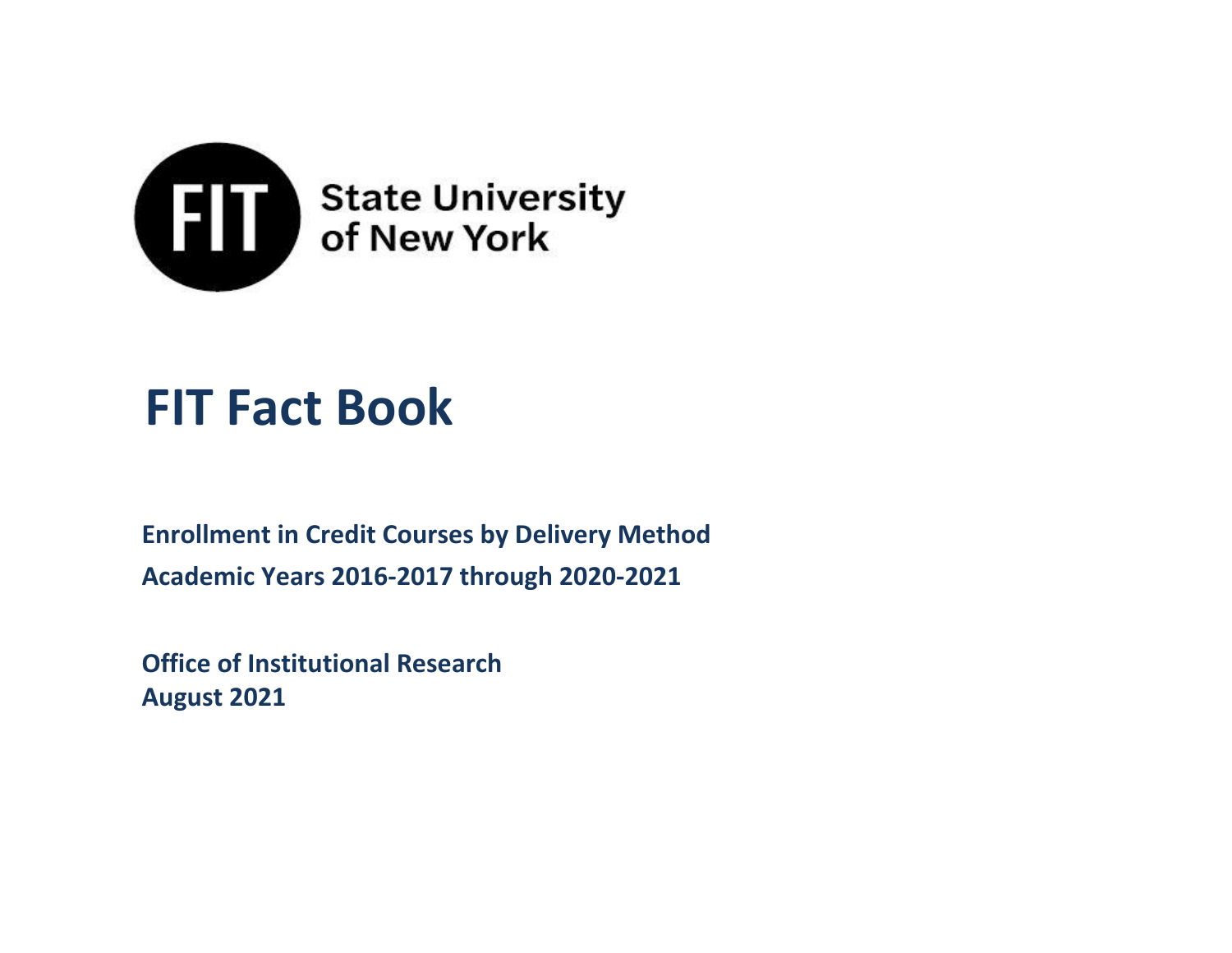## **FIT Fact Book**

**Enrollment in Credit Courses by Delivery Method Academic Years 2016-2017 through 2020-2021**

### **Table of Contents**

Table 1a. Credit Sections by Delivery Method, 2016-2017 through 2020-2021 Table 1b. Credit Course Enrollments by Delivery Method, 2016-2017 through 2020-2021

Table 2. Credit Sections by School and Delivery Method, 2016-2017 through 2020-2021

Table 3. Credit Course Enrollments by School and Delivery Method, 2016-2017 through 2020-2021

Table 4. Credit Sections by Delivery Method and Term, 2016-2017 through 2020-2021

Table 5. Credit Course Enrollments by Delivery Method and Term, 2016-2017 through 2020-2021

Table 6. Online (Asynchronous) Credit Courses by School and Subject, 2016-2017 through 2020-2021 Factbook Definitions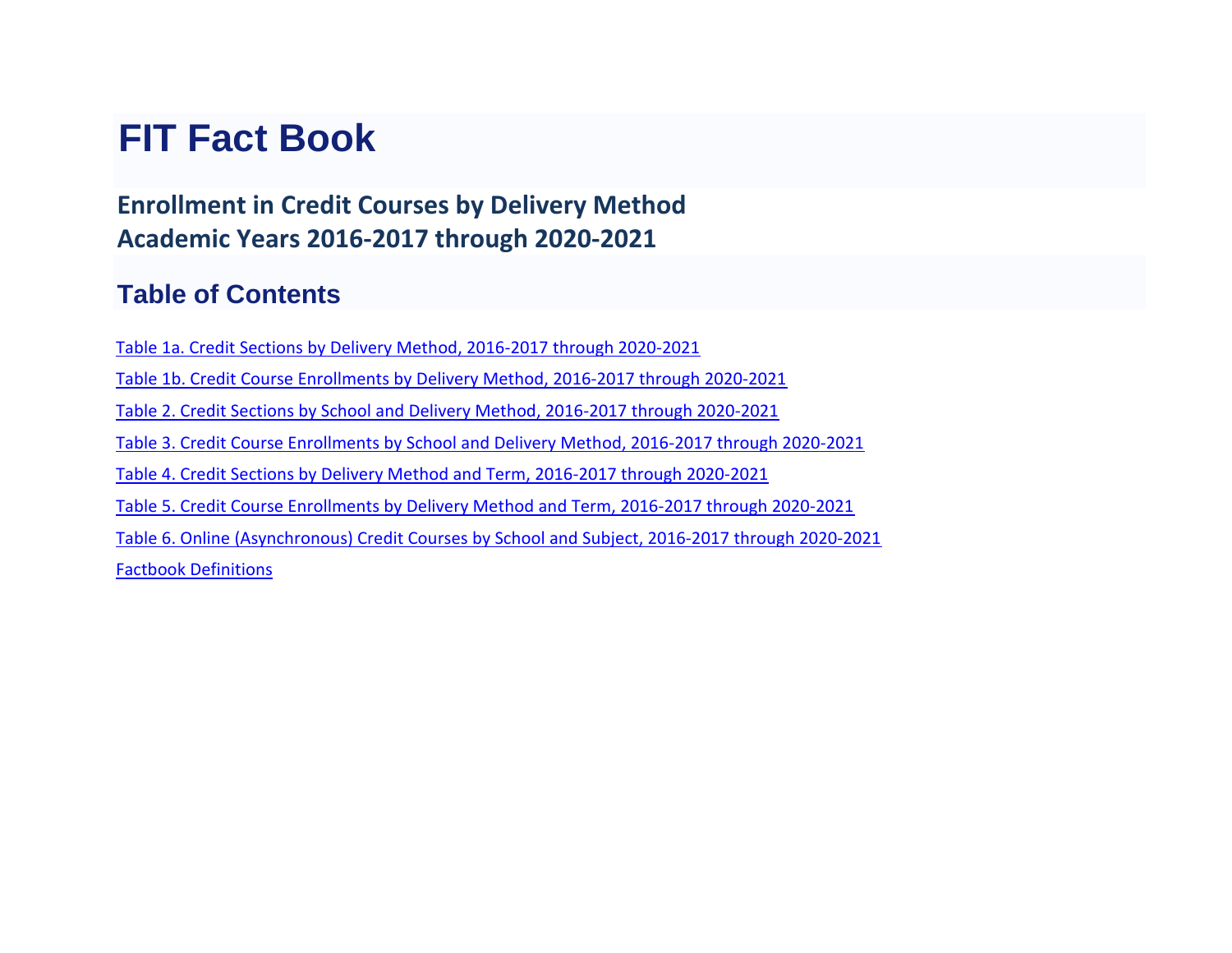### **Table 1a. Credit Sections by Delivery Method, 2016-2017 through 2020-2021**

|                       |       |       | 2016-2017 2017-2018 2018-2019 2019-2020 2020-2021 % Change |       |       |           |
|-----------------------|-------|-------|------------------------------------------------------------|-------|-------|-----------|
|                       | 5,054 | 4,807 | 4.570                                                      | 4.501 | 4.300 | $-14.9\%$ |
| lln-Person            | 4,484 | 4,188 | 3,911                                                      | 3,784 | 26    | $-99.4%$  |
| Online - Asynchronous | 570   | 619   | 659                                                        | 717   | 734   | 28.8%     |
| Remote - Synchronous  |       |       |                                                            |       | 3,540 |           |

### **Table 1b. Credit Course Enrollments by Delivery Method, 2016-2017 through 2020-2021**

|                       |        |        |        |        | 2016-2017 2017-2018 2018-2019 2019-2020 2020-2021 % Change |          |
|-----------------------|--------|--------|--------|--------|------------------------------------------------------------|----------|
|                       | 98,295 | 93,738 | 92,257 | 92,938 | 87,666                                                     | $-10.8%$ |
| lln-Person            | 88,328 | 82,888 | 80,397 | 79,993 | 379                                                        | $-99.6%$ |
| Online - Asynchronous | 9,967  | 10,850 | 11,860 | 12,945 | 13,116                                                     | 31.6%    |
| Remote - Synchronous  |        |        |        |        | 74,171                                                     |          |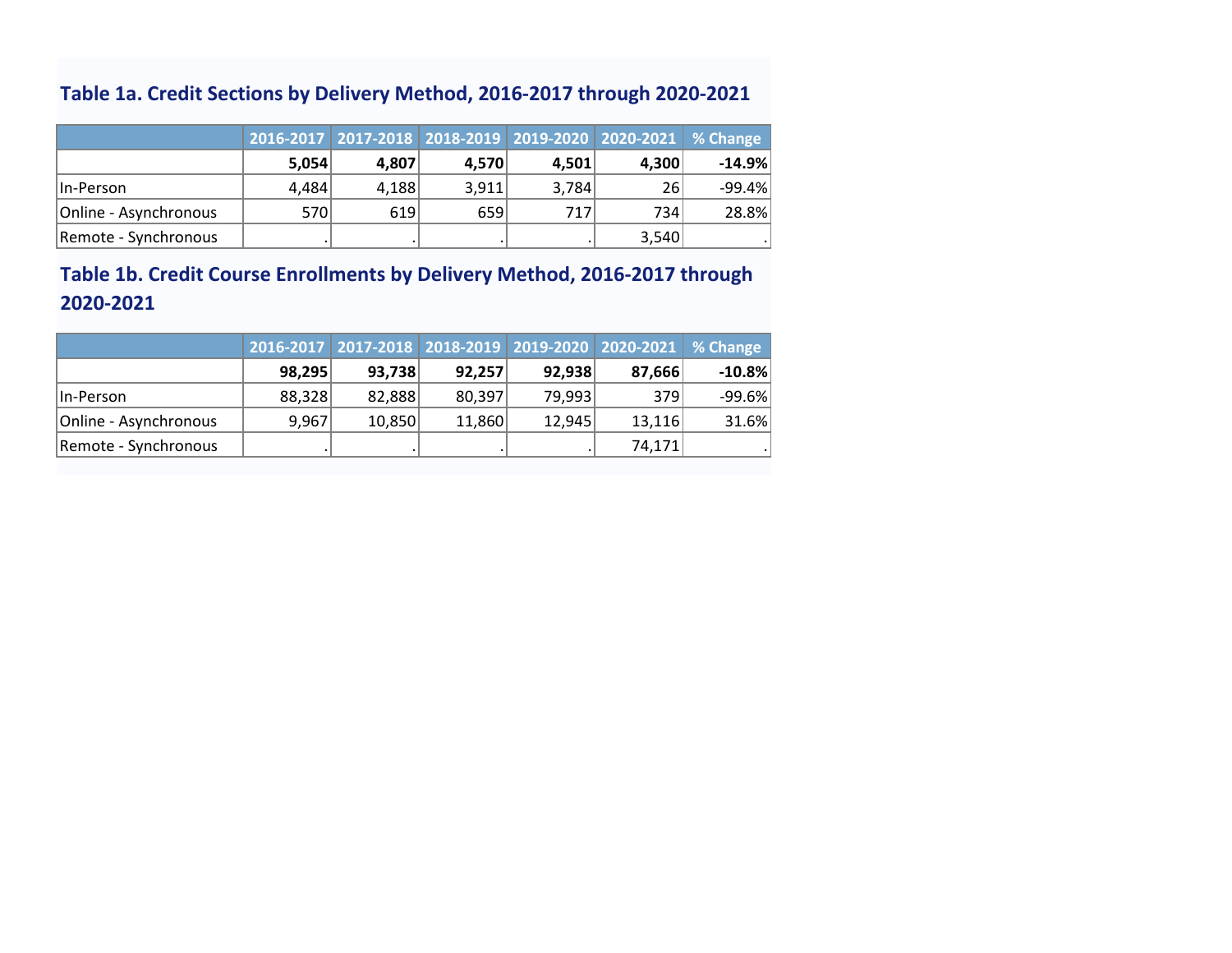### **Table 2. Credit Sections by School and Delivery Method, 2016-2017 through 2020-2021**

|                                            | 2016-2017 |       |       |       | 2017-2018 2018-2019 2019-2020 2020-2021 | % Change |
|--------------------------------------------|-----------|-------|-------|-------|-----------------------------------------|----------|
| Total                                      |           |       |       |       |                                         |          |
| In-Person                                  | 4,484     | 4,188 | 3,911 | 3,784 | 26                                      | $-99.4%$ |
| Online - Asynchronous                      | 570       | 619   | 659   | 717   | 734                                     | 28.8%    |
| Remote - Synchronous                       |           |       |       |       | 3,540                                   |          |
|                                            | 5,054     | 4,807 | 4,570 | 4,501 | 4,300                                   | $-14.9%$ |
| <b>School of Art &amp; Design</b>          |           |       |       |       |                                         |          |
| In-Person                                  | 1,643     | 1,516 | 1,456 | 1,429 |                                         |          |
| Online - Asynchronous                      | 31        | 24    | 28    | 28    | 22                                      | $-29.0%$ |
| Remote - Synchronous                       |           |       |       |       | 1,323                                   |          |
|                                            | 1,674     | 1,540 | 1,484 | 1,457 | 1,345                                   | $-19.7%$ |
| <b>School of Business &amp; Technology</b> |           |       |       |       |                                         |          |
| In-Person                                  | 1,219     | 1,174 | 1,097 | 1,053 |                                         |          |
| Online - Asynchronous                      | 185       | 197   | 221   | 238   | 237                                     | 28.1%    |
| Remote - Synchronous                       |           |       |       |       | 1,021                                   |          |
|                                            | 1,404     | 1,371 | 1,318 | 1,291 | 1,258                                   | $-10.4%$ |
| <b>School of Liberal Arts</b>              |           |       |       |       |                                         |          |
| In-Person                                  | 1,439     | 1,316 | 1,170 | 1,135 |                                         |          |
| Online - Asynchronous                      | 339       | 386   | 394   | 438   | 473                                     | 39.5%    |
| Remote - Synchronous                       |           |       |       |       | 1,071                                   |          |
|                                            | 1,778     | 1,702 | 1,564 | 1,573 | 1,544                                   | $-13.2%$ |
| <b>School of Graduate Studies</b>          |           |       |       |       |                                         |          |
| In-Person                                  | 128       | 130   | 146   | 129   | 26                                      | $-79.7%$ |
| Remote - Synchronous                       |           |       |       |       | 100                                     |          |
|                                            | 128       | 130   | 146   | 129   | 126                                     | $-1.6%$  |
| Other                                      |           |       |       |       |                                         |          |
| In-Person                                  | 55        | 52    | 42    | 38    |                                         |          |
| Online - Asynchronous                      | 15        | 12    | 16    | 13    | $\overline{2}$                          | $-86.7%$ |
| Remote - Synchronous                       |           |       |       |       | 25                                      |          |
|                                            | 70        | 64    | 58    | 51    | 27                                      | $-61.4%$ |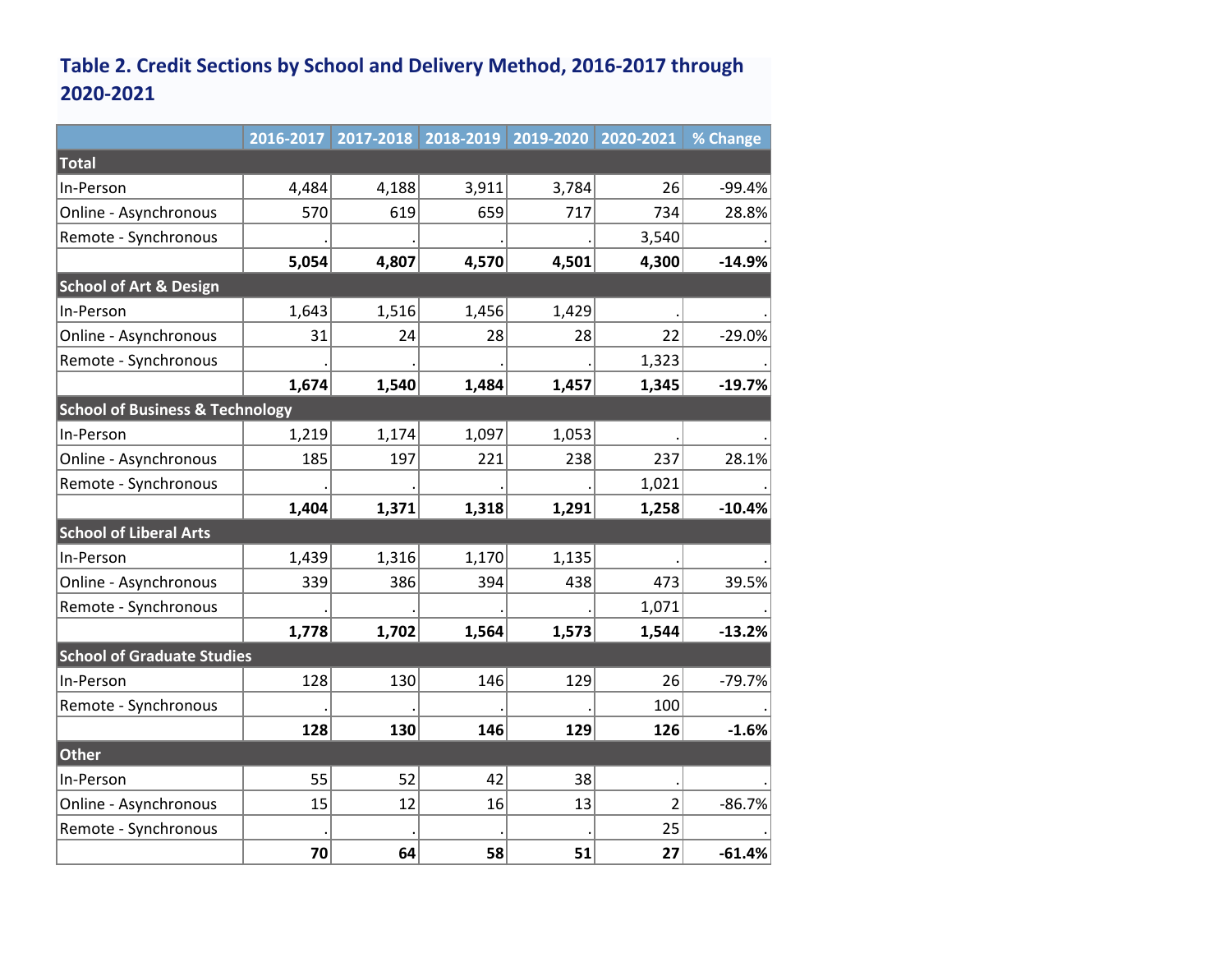### **Table 3. Credit Course Enrollments by School and Delivery Method, 2016- 2017 through 2020-2021**

|                                | 2016-2017 |        | 2017-2018 2018-2019 2019-2020 |        | 2020-2021 | % Change |
|--------------------------------|-----------|--------|-------------------------------|--------|-----------|----------|
| <b>Art and Design</b>          |           |        |                               |        |           |          |
| In-Person                      | 30,582    | 28,514 | 28,621                        | 28,727 |           |          |
| Online - Asynchronous          | 502       | 376    | 501                           | 490    | 393       | $-21.7%$ |
| Remote - Synchronous           |           |        |                               |        | 26,246    |          |
|                                | 31,084    | 28,890 | 29,122                        | 29,217 | 26,639    | $-14.3%$ |
| <b>Business and Technology</b> |           |        |                               |        |           |          |
| In-Person                      | 26,943    | 25,849 | 24,593                        | 24,336 |           |          |
| Online - Asynchronous          | 3,141     | 3,433  | 3,905                         | 4,204  | 4,126     | 31.4%    |
| Remote - Synchronous           |           |        |                               |        | 22,920    |          |
|                                | 30,084    | 29,282 | 28,498                        | 28,540 | 27,046    | $-10.1%$ |
| <b>Liberal Arts</b>            |           |        |                               |        |           |          |
| In-Person                      | 28,502    | 26,174 | 24,711                        | 24,493 |           |          |
| Online - Asynchronous          | 6,064     | 6,836  | 7,180                         | 7,978  | 8,568     | 41.3%    |
| Remote - Synchronous           |           |        |                               |        | 23,209    |          |
|                                | 34,566    | 33,010 | 31,891                        | 32,471 | 31,777    | $-8.1%$  |
| <b>Graduate Studies</b>        |           |        |                               |        |           |          |
| In-Person                      | 1,228     | 1,333  | 1,537                         | 1,602  | 379       | $-69.1%$ |
| Remote - Synchronous           |           |        |                               |        | 1,233     |          |
|                                | 1,228     | 1,333  | 1,537                         | 1,602  | 1,612     | 31.3%    |
| Not assigned to a school       |           |        |                               |        |           |          |
| In-Person                      | 1,073     | 1,018  | 935                           | 835    |           |          |
| Online - Asynchronous          | 260       | 205    | 274                           | 273    | 29        | $-88.8%$ |
| Remote - Synchronous           |           |        |                               |        | 563       |          |
|                                | 1,333     | 1,223  | 1,209                         | 1,108  | 592       | $-55.6%$ |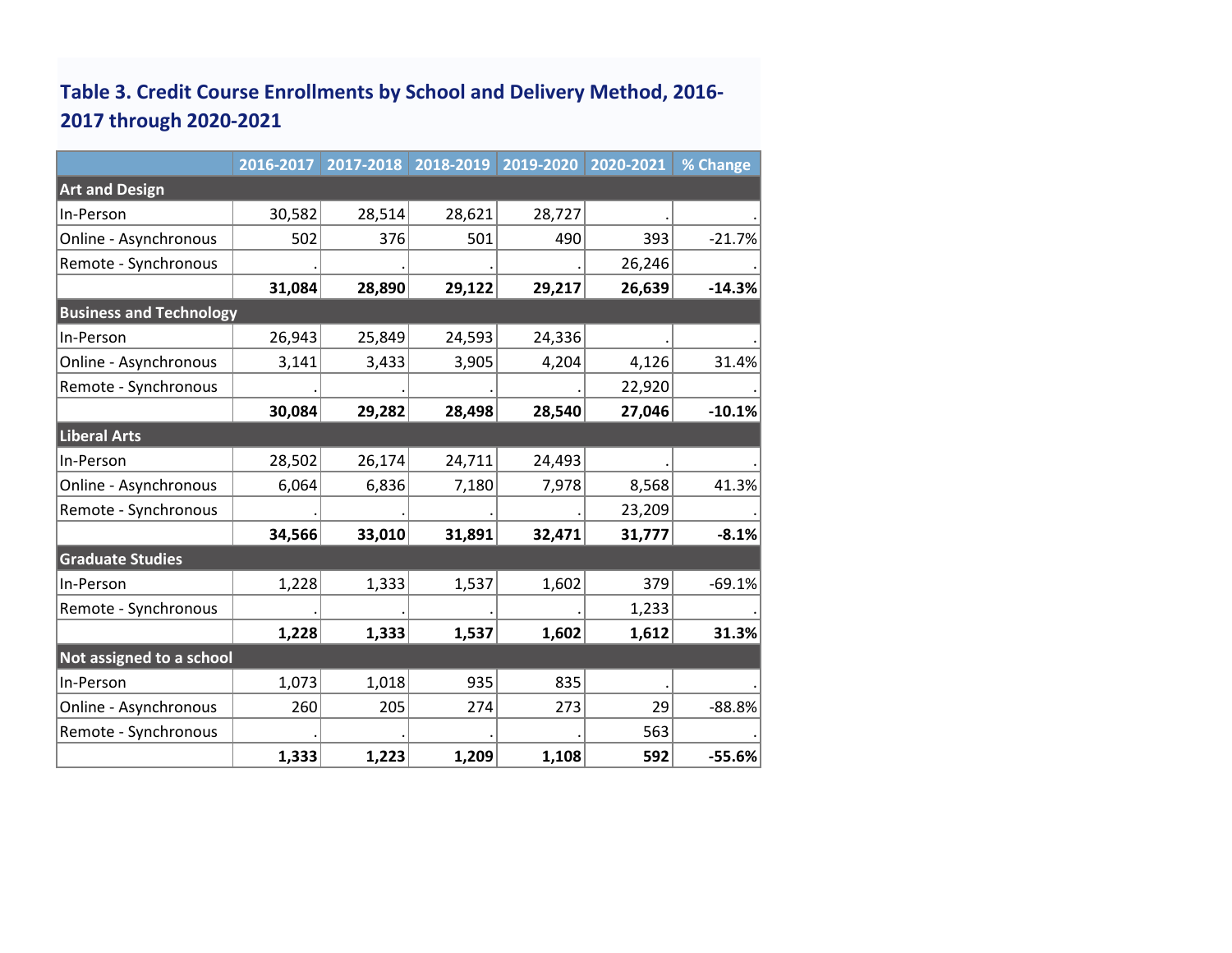### **Table 4. Credit Sections by Delivery Method and Term, 2016-2017 through 2020-2021**

|                       | 2016-2017 | 2017-2018 | 2018-2019 | 2019-2020 | 2020-2021 | % Change |
|-----------------------|-----------|-----------|-----------|-----------|-----------|----------|
| Total                 |           |           |           |           |           |          |
| In-Person             | 4,484     | 4,188     | 3,911     | 3,784     | 26        | $-99.4%$ |
| Online - Asynchronous | 570       | 619       | 659       | 717       | 734       | 28.8%    |
| Remote - Synchronous  |           |           |           |           | 3,540     |          |
|                       | 5,054     | 4,807     | 4,570     | 4,501     | 4,300     | $-14.9%$ |
| Fall                  |           |           |           |           |           |          |
| In-Person             | 2,277     | 2,148     | 2,010     | 1,940     | 13        | $-99.4%$ |
| Online - Asynchronous | 203       | 232       | 251       | 262       | 277       | 36.5%    |
| Remote - Synchronous  |           |           |           |           | 1,839     |          |
|                       | 2,480     | 2,380     | 2,261     | 2,202     | 2,129     | $-14.2%$ |
| Winter                |           |           |           |           |           |          |
| In-Person             | 27        | 17        | 12        | 11        |           |          |
| Online - Asynchronous | 42        | 47        | 40        | 48        | 43        | 2.4%     |
| Remote - Synchronous  |           |           |           |           | 12        |          |
|                       | 69        | 64        | 52        | 59        | 55        | $-20.3%$ |
| Spring                |           |           |           |           |           |          |
| In-Person             | 2,084     | 1,940     | 1,829     | 1,784     | 13        | $-99.4%$ |
| Online - Asynchronous | 222       | 242       | 258       | 297       | 284       | 27.9%    |
| Remote - Synchronous  |           |           |           |           | 1,670     |          |
|                       | 2,306     | 2,182     | 2,087     | 2,081     | 1,967     | $-14.7%$ |
| Summer                |           |           |           |           |           |          |
| In-Person             | 96        | 83        | 60        | 49        |           |          |
| Online - Asynchronous | 103       | 98        | 110       | 110       | 130       | 26.2%    |
| Remote - Synchronous  |           |           |           |           | 19        |          |
|                       | 199       | 181       | 170       | 159       | 149       | $-25.1%$ |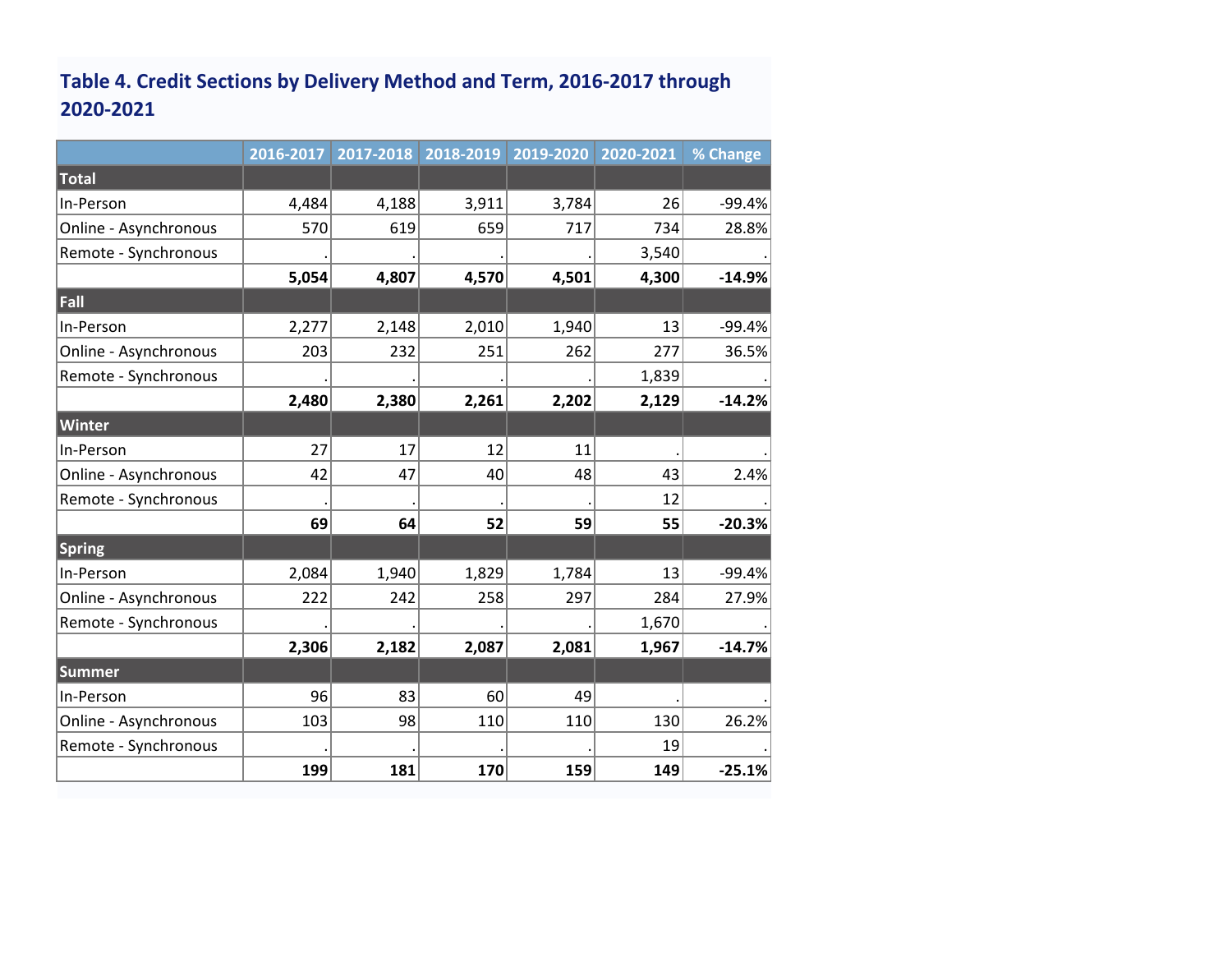#### **Table 5. Credit Course Enrollments by Delivery Method and Term, 2016-2017 through 2020-2021**

|                       | 2016-2017 | 2017-2018 | 2018-2019 | 2019-2020 | 2020-2021 | % Change |
|-----------------------|-----------|-----------|-----------|-----------|-----------|----------|
| Total                 |           |           |           |           |           |          |
| In-Person             | 88,328    | 82,888    | 80,397    | 79,993    | 379       | $-99.6%$ |
| Online - Asynchronous | 9,967     | 10,850    | 11,860    | 12,945    | 13,116    | 31.6%    |
| Remote - Synchronous  |           |           |           |           | 74,171    |          |
|                       | 98,295    | 93,738    | 92,257    | 92,938    | 87,666    | $-10.8%$ |
| Fall                  |           |           |           |           |           |          |
| In-Person             | 45,406    | 42,435    | 41,325    | 41,411    | 192       | -99.6%   |
| Online - Asynchronous | 3,590     | 4,090     | 4,495     | 4,753     | 4,964     | 38.3%    |
| Remote - Synchronous  |           |           |           |           | 38,677    |          |
|                       | 48,996    | 46,525    | 45,820    | 46,164    | 43,833    | $-10.5%$ |
| Winter                |           |           |           |           |           |          |
| In-Person             | 280       | 184       | 136       | 167       |           |          |
| Online - Asynchronous | 656       | 748       | 697       | 772       | 720       | 9.8%     |
| Remote - Synchronous  |           |           |           |           | 147       |          |
|                       | 936       | 932       | 833       | 939       | 867       | $-7.4%$  |
| <b>Spring</b>         |           |           |           |           |           |          |
| In-Person             | 41,237    | 39,167    | 38,073    | 37,653    | 187       | $-99.5%$ |
| Online - Asynchronous | 4,007     | 4,376     | 4,754     | 5,515     | 5,116     | 27.7%    |
| Remote - Synchronous  |           |           |           |           | 35,062    |          |
|                       | 45,244    | 43,543    | 42,827    | 43,168    | 40,365    | $-10.8%$ |
| Summer                |           |           |           |           |           |          |
| In-Person             | 1,405     | 1,102     | 863       | 762       |           |          |
| Online - Asynchronous | 1,714     | 1,636     | 1,914     | 1,905     | 2,316     | 35.1%    |
| Remote - Synchronous  |           |           |           |           | 285       |          |
|                       | 3,119     | 2,738     | 2,777     | 2,667     | 2,601     | $-16.6%$ |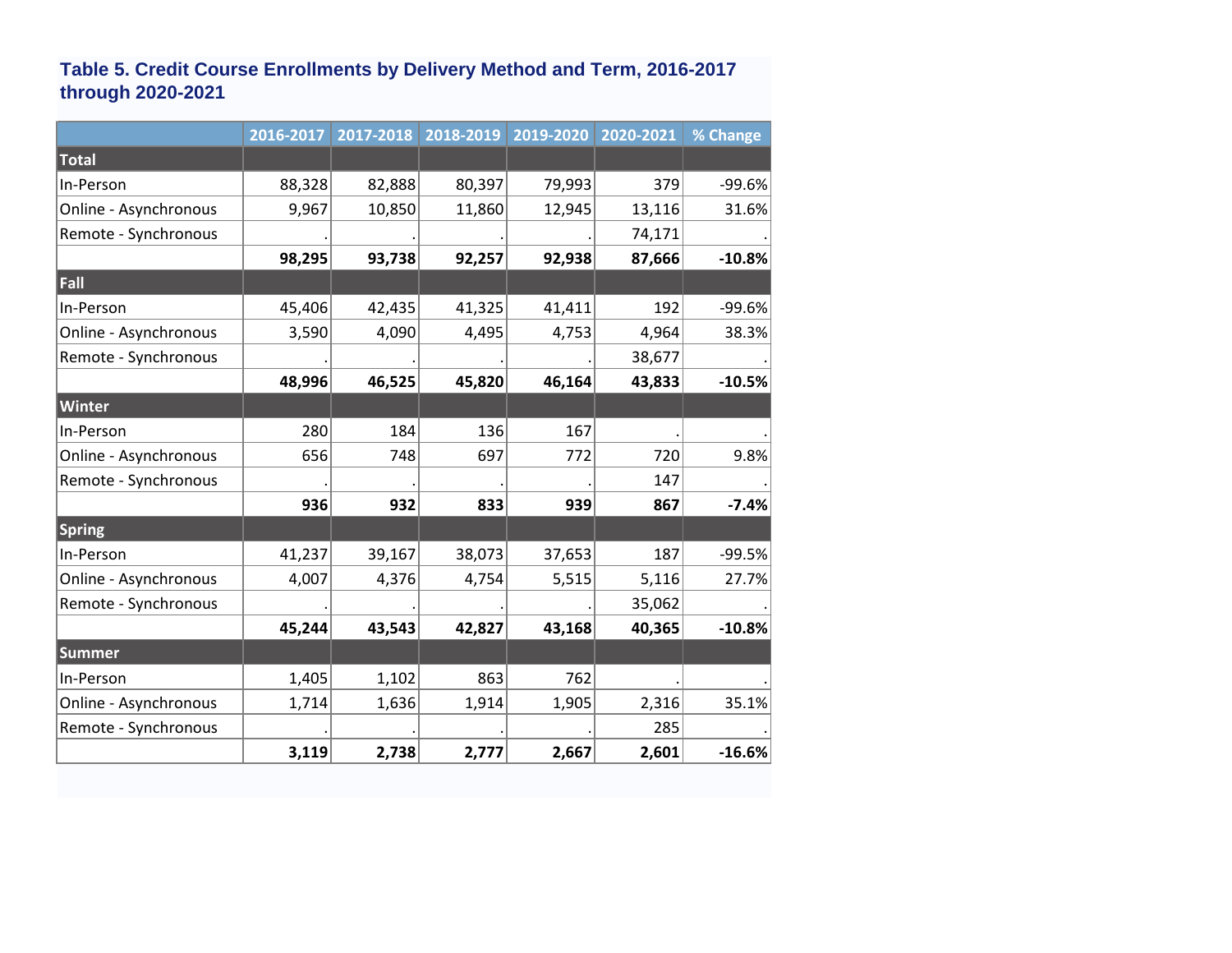### **Table 6. Online (Asynchronous) Credit Courses by School and Subject, 2016-2017 through 2020-2021**

|                                | 2016-2017               |                | 2017-2018       |                | 2018-2019       |                | 2019-2020       |                | 2020-2021       |                 |
|--------------------------------|-------------------------|----------------|-----------------|----------------|-----------------|----------------|-----------------|----------------|-----------------|-----------------|
|                                |                         | <b>Enroll-</b> |                 | <b>Enroll-</b> |                 | <b>Enroll-</b> |                 | <b>Enroll-</b> |                 | <b>Enroll-</b>  |
| <b>Subject Area</b>            | <b>Sections</b>         | ments          | <b>Sections</b> | ments          | <b>Sections</b> | ments          | <b>Sections</b> | ments          | <b>Sections</b> | ments           |
| <b>Art and Design</b>          |                         |                |                 |                |                 |                |                 |                |                 |                 |
| AD-Advertising Design          | $\mathbf{1}$            | $\overline{7}$ | $1\vert$        | 11             | $\mathbf{1}$    | 18             | $\mathbf{1}$    | 18             | $1\vert$        | 20              |
| <b>AR-Fashion Design Art</b>   | 3                       | 49             | $\overline{2}$  | 29             | 3               | 54             | 3               | 53             | $\vert$ 3       | $\overline{53}$ |
|                                |                         |                |                 |                |                 |                |                 |                |                 |                 |
| CD-Comm Design Foundation      |                         |                |                 |                |                 |                | 1               | 18             | $\overline{2}$  | 31              |
| <b>FA-Fine Arts</b>            | $\overline{2}$          | 24             | $\overline{2}$  | 23             | $\mathbf{1}$    | 13             | $\mathbf 1$     | 18             | $\mathbf{1}$    | 14              |
| FD-Fashion Design Apparel      | 6                       | 95             | 4               | 71             | 7               | 129            | $\overline{7}$  | 128            | 8 <sup>2</sup>  | 151             |
| FF-Fashion Design Art          | 8                       | 146            | 9               | 125            | 9               | 177            | 10              | 167            | $\overline{5}$  | 87              |
| GD-Graphic Design              |                         |                | $\mathbf{1}$    | 12             | $\mathbf{1}$    | 10             | $\mathbf{1}$    | 8              |                 |                 |
| <b>ID-Interior Design</b>      | 7                       | 116            | $\overline{2}$  | 47             | $\mathbf{1}$    | 14             | $\overline{2}$  | 42             |                 |                 |
| IL-Illustration                | $\mathbf{1}$            | 20             | $\overline{2}$  | 39             | $\overline{2}$  | 37             | $\overline{2}$  | 38             | $\overline{2}$  | $\overline{37}$ |
| LD-Accessories Design          | $\mathbf{1}$            | 14             |                 |                |                 |                |                 |                |                 |                 |
| TD-Textile Design              | $\overline{2}$          | 31             | $\mathbf{1}$    | 19             | 3               | 49             |                 |                |                 |                 |
| Total                          | 31                      | 502            | 24              | 376            | 28              | 501            | 28              | 490            | 22              | 393             |
| <b>Business and Technology</b> |                         |                |                 |                |                 |                |                 |                |                 |                 |
| AC-Advertising and Mktng       |                         |                |                 |                |                 |                |                 |                |                 |                 |
| Comm                           | 14                      | 244            | 23              | 408            | 38              | 669            | 53              | 991            | 57              | 1,047           |
| <b>BE-Business Enterprise</b>  | 9                       | 161            | 9               | 159            | 5               | 98             | 8               | 139            | 9               | 158             |
| DM-Direct & Interactive Mkt    | $\overline{\mathbf{4}}$ | 62             | $\overline{3}$  | 54             | 5               | 103            | $\overline{7}$  | 162            | 3 <sup>2</sup>  | 57              |
| <b>FM-Fashon Business</b>      |                         |                |                 |                |                 |                |                 |                |                 |                 |
| Management                     | 94                      | 1,582          | 94              | 1,664          | 102             | 1,799          | 105             | 1,796          | 99              | 1,693           |
|                                |                         |                |                 |                |                 |                |                 |                |                 |                 |
| HP-Home Products Dev & Mkt     | $\overline{2}$          | 19             | 1               | 12             | 1               | 24             | 1               | 18             |                 |                 |
|                                |                         |                |                 |                |                 |                |                 |                |                 |                 |
| IN-International Trade & Mkt   | 36                      | 654            | 39              | 694            | 40              | 724            | 38              | 688            | 38              | 690             |
| MG-Prod Mgt: Fash Rel          |                         |                |                 |                |                 |                |                 |                |                 |                 |
| Industry                       | 16                      | 243            | 17              | 253            | 18              | 285            | 13              | 207            | 17              | 257             |
| PM-Patternmaking               |                         |                |                 |                |                 |                |                 |                | 3               | 53              |
| <b>TC-Technical Design</b>     |                         |                | $\mathbf{1}$    | 6              | $\mathbf{1}$    | 15             | 3               | 28             | 3 <sup>2</sup>  | $\overline{37}$ |
| <b>TS-Textile Science</b>      | 10                      | 176            | 10              | 183            | 11              | 188            | 10              | 175            | 8               | 134             |
| Total                          | 185                     | 3,141          | 197             | 3,433          | 221             | 3,905          | 238             | 4,204          | 237             | 4,126           |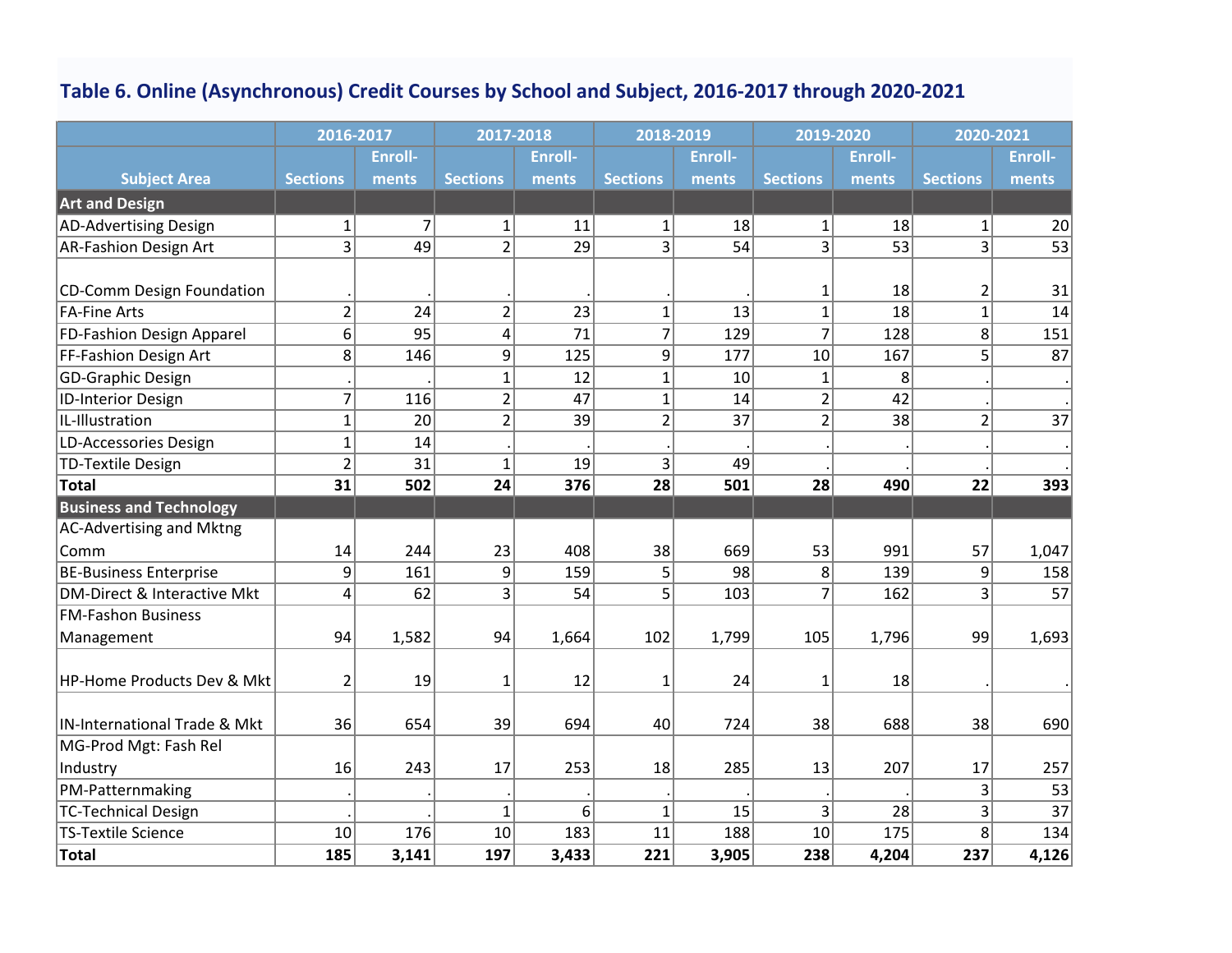### **Table 6. Online (Asynchronous) Credit Courses by School and Subject, 2016-2017 through 2020-2021**

|                                      | 2016-2017       |                | 2017-2018       |                | 2018-2019       |                | 2019-2020       |                | 2020-2021       |                |
|--------------------------------------|-----------------|----------------|-----------------|----------------|-----------------|----------------|-----------------|----------------|-----------------|----------------|
|                                      |                 | <b>Enroll-</b> |                 | <b>Enroll-</b> |                 | <b>Enroll-</b> |                 | <b>Enroll-</b> |                 | <b>Enroll-</b> |
| <b>Subject Area</b>                  | <b>Sections</b> | ments          | <b>Sections</b> | ments          | <b>Sections</b> | ments          | <b>Sections</b> | ments          | <b>Sections</b> | ments          |
| <b>Liberal Arts</b>                  |                 |                |                 |                |                 |                |                 |                |                 |                |
| <b>EN-English &amp; Comm Studies</b> | 60              | 1,063          | 68              | 1,182          | 53              | 967            | 59              | 1,071          | 75              | 1,368          |
| <b>ES-Educational Skills</b>         | 14              | 229            | 16              | 235            | 21              | 365            | 30              | 524            | 18              | 316            |
| <b>FI-Film and Media Studies</b>     | $\overline{2}$  | 39             | $\overline{2}$  | 36             | $\overline{2}$  | 36             | $\overline{2}$  | 40             | $\mathbf{1}$    | 18             |
| HA-History of Art & Civil            | 63              | 1,131          | 72              | 1,288          | 76              | 1,392          | 77              | 1,401          | 76              | 1,389          |
| <b>HE-Health Education</b>           | 7               | 134            | 7               | 126            | 6               | 107            | 5               | 87             | 6               | 110            |
| <b>HI-History</b>                    | 8               | 131            | 8               | 141            | 9               | 165            | 14              | 266            | 15              | 266            |
| IT-Italian                           | 3               | 51             | 10              | 177            | 13              | 242            | 14              | 274            | 15              | 268            |
| MA-Mathematics                       | 45              | 862            | 55              | 1,019          | 53              | 978            | 64              | 1,172          | 72              | 1,301          |
| MC-Modern Languages &                |                 |                |                 |                |                 |                |                 |                |                 |                |
| Cultures                             | 1               | 19             | $\mathbf 1$     | 19             | 4               | 70             | 4               | 73             | 7               | 117            |
| PE-Physical Education &              |                 |                |                 |                |                 |                |                 |                |                 |                |
| Dance                                | $\overline{2}$  | 37             | 2               | 37             | 2               | 35             | $\overline{2}$  | 36             | 2               | 39             |
| PL-Philosophy                        | 13              | 237            | 13              | 237            | 18              | 339            | 16              | 303            | 17              | 316            |
| SC-Science                           | 16              | 287            | 19              | 341            | 20              | 359            | 22              | 396            | 24              | 428            |
| SP-Spanish                           |                 |                |                 |                | Δ               | 74             | 5               | 94             | 18              | 321            |
| <b>SS-Social Sciences</b>            | 105             | 1,844          | 113             | 1,998          | 113             | 2,051          | 124             | 2,241          | 127             | 2,311          |
| <b>Total</b>                         | 339             | 6,064          | 386             | 6,836          | 394             | 7,180          | 438             | 7,978          | 473             | 8,568          |
| Not assigned to a school             |                 |                |                 |                |                 |                |                 |                |                 |                |
| <b>BE-Business Enterprise</b>        |                 |                |                 |                | 4               | 69             |                 |                |                 |                |
| <b>HD-Human Development</b>          |                 |                | 2               | 34             | 1               | 18             | $\overline{2}$  | 46             |                 |                |
| IC-Internship Center                 | 15              | 260            | 10              | 171            | 11              | 187            | 11              | 227            | $\overline{2}$  | 29             |
| <b>Total</b>                         | 15              | 260            | 12              | 205            | 16              | 274            | 13              | 273            | $\overline{2}$  | 29             |
| <b>Grand Total</b>                   | 570             | 9,967          | 619             | 10,850         | 659             | 11,860         | 717             | 12,945         | 734             | 13,116         |